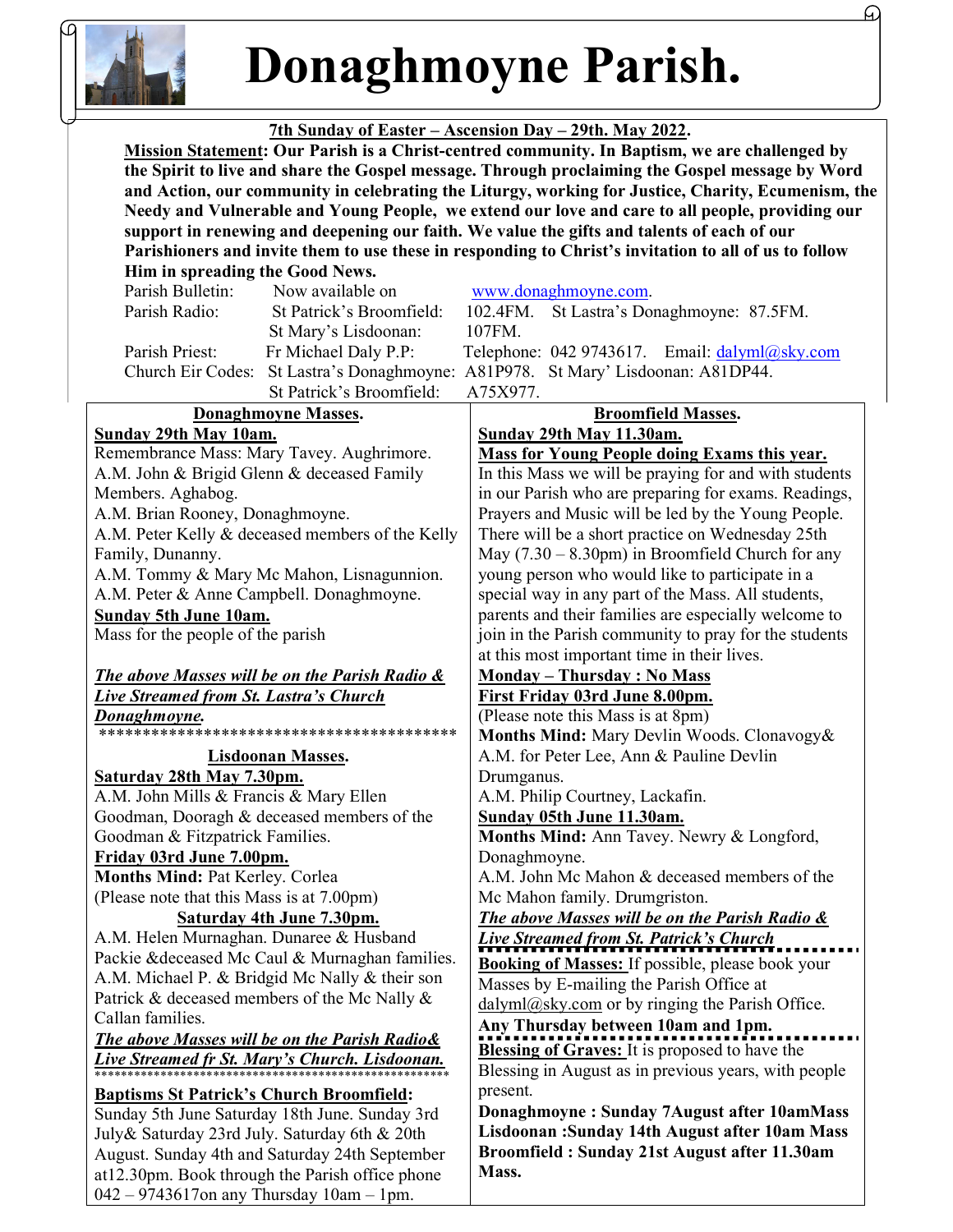Please Pray for: Patrick Woods, Coravoo and Pat Donaghy, Beagh, Donaghmoyne, who have died during the week. May God grant them eternal rest and comfort their families in their grief. 

**Church Ministers for June:** Donaghmoyne – Eucharistic Ministers: Mary Deery & Mary Connolly.

Altar Society: Mary Mc Gettigan.

Lisdoonan – Reader – Michelle Kerley. Altar Society – Fanchea Keenan. Broomfield - Reader - Michael Kelly.

First Friday: Friday next 3rd June is the First Friday. The Infirm and Housebound will be attended in their homes as usual. If you would like to be included on the list, please ring the Parish Office on Thursday 2nd June between 10am and 1pm giving your name and address.

## **Support Ukrainian Refugees:**

People can now register with the Irish Red Cross to pledge accommodation and other services. The Irish Red Cross is keen to ensure that refugees from Ukraine experience a warm welcome from communities throughout Ireland as they recover from the trauma of recent days.

For more Information, visit https://registerofpledges.redcross.ie or www.RedCross.ie/pledge 

#### **Rosary at the Grottos:**

The Rosary will be prayed each day for month of May at hundreds of grottos around the Island of Ireland. Praying for Ireland and for peace in the world. At 8pm each evening in May. Rosary will be prayed at St Pio's Grotto (Bully's Acre) junction of Cloughvalley & Donaghmoyne rd Carrickmacross. All welcome.

#### **Lough Derg Reopens:**

Lough Derg welcomes Pilgrims again with a full Pilgrimage program this summer

Three Day Pilgrimage: 1st June - 15th August. Concessions available for students, seniors and groups. Booking essential.

One Day Retreats and guided Pilgrim Path experience: Dates in May and late August through September. **Trócaire Collection:** As again we say a most sincere Thank You to all who supported the recent Ukraine Collection, we ask people to please drop their Trócaire Envelope/ Trócaire Box into the Collection Box in any of our Churches as soon as possible, that we can send off the Parish Lenten Collection for Trócaire. The Parish Collection is most important for Trócaire to enable them to continue helping those who are most in need in our World. We hope to forward it to Trócaire before the end of May.

### **Knock All Ireland and Rosary Rally:**

This year the All-Ireland rosary rally is back in Knock after a 2 year break. It takes place on Saturday June 4th and a coach departs from Castleblayney at 7:30am (Old Coach Inn), Carrickmacross 8.00am (Paddy Power) Kingscourt 8:30am (Credit Union). A rest stop planned at Park Hotel Restaurant in Edgeworthstown on both legs of the journey. Arriving in Knock approx. 12:30. Program is as follows: 1.30pm Rosary talk by Fr Marius O'Reilly, 2pm Stations of the cross outside, 2:30pm rosary and mass at 3pm by Archbishop Jude Thaddeus Okolo (Papal Nuncio to Ireland) homily by Bishop Duignan. Depart Knock at 5:15pm. Arriving back approx: 9:30pm Kingscourt, 10pm Carrickmacross and 10:30pm Castleblayney.  $\epsilon$ 20 return, booking essential; please call Collins Coaches (during 9am - 5pm) on 042 - 9661631.

### The Fr. Noel Conlon Charitable Trust:

This year we are undertaking a project to help the homeless (Fr. Peter Mc Verry Trust, Threshold, Focus Ireland & Bro. Kevin) We hope to raise much needed funds for these charities who work tirelessly for the homeless in Ireland. Please keep free Sunday 19th  $June@11.30$  a.m. for 7K charity walk in Inniskeen. Registration@11am in the community centre, fee  $E$ 25. Walk to commence from community centre. If you would like to sponsor him, contact Fr. Noel at 042-9378678, Paul at 0872729968, Trisha at 0872392057 or Noel at 0862375507. (Also I hope to undertake a 122K walking challenge in the Yorkshire dales to raise funds for these charities. All support is greatly appreciated).

### Donaghmoyne AED & CPR training:

Heart saver AED courses will take place in Lisdoonan community centre: Monday 13th June from 7pm to 9pm, Donaghmoyne community centre on Monday 20th June from  $7 - 9$ pm and the Community Room, Church View Houses, Broomfield on Monday 27th June from 7pm to 9.00pm. Courses are free of charge to all. If interested, please contact: roryekelly@gmail.com or 087 9827865

## **Storytelling Session:**

Are you fond of a good Yarn? Can you tell a story? Or do you prefer to sit back and listen? Join us in the Tin Church, Laragh for the first of our 'Drumlin Yarnspinners' sessions with our new Storyteller In Residence Francis McCarron. Tuesday 31st May from 8.30om. The Drumlin Yarnspinners project is proudly supported by Monaghan County Libraries and Creative Ireland.